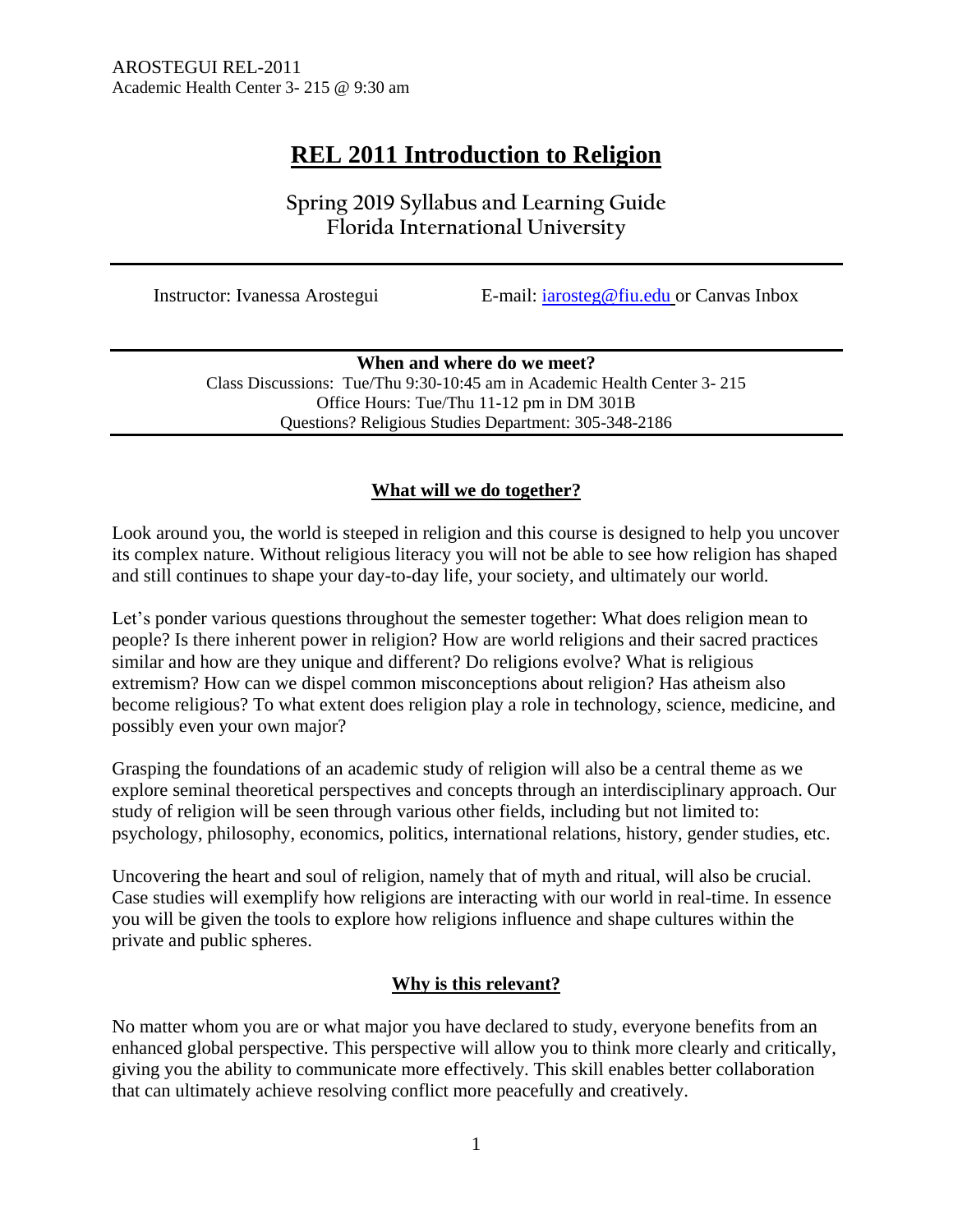## **What will you walk away with upon completing this global learning course?**

- You will understand how an individual's identity and outlook are shaped by religious influences, fostering appreciation and tolerance for religious and cultural diversity
- You will be able to analyze topics in the field of religious studies from multiple perspectives, including: psychological, anthropological, ethical, phenomenological, etc.
- You will be able to compare and contrast key elements within Western, Eastern, and Indigenous beliefs and practices
- You will be able to explain the history, development, and evolution of the belief systems and practices of various religious communities
- You will be able to start applying critical thinking to important topics in the field of religious studies, like: art, ecology, politics, and women
- You will be able to appreciate the need and willingness to think creatively and critically about religious issues in a globalized context
- You will be able to evaluate your own and others' religious views as they relate to a better understanding of yourself, others, and solving common problems
- You will be able to assess how global issues and trends are interrelated with the development and practice of religion

## **Required Text**

Livingston, James C

Anatomy of the Sacred: An Introduction to Religion  $(6<sup>th</sup>$  edition)

**ISBN-10:** 013600380X or **ISBN-13:** 978-0136003809



## **Gordon Rule Course**

This is a Gordon Rule course which means you must demonstrate "college-level writing skills" throughout three different writing assignments. Your writing assignments must show good control over grammar, style, and structure. A clear thesis, supporting material, and conclusion must be evident. You will need a grade of a C or higher for successful completion of this course. **You should utilize the writing lab to improve your writing if needed.**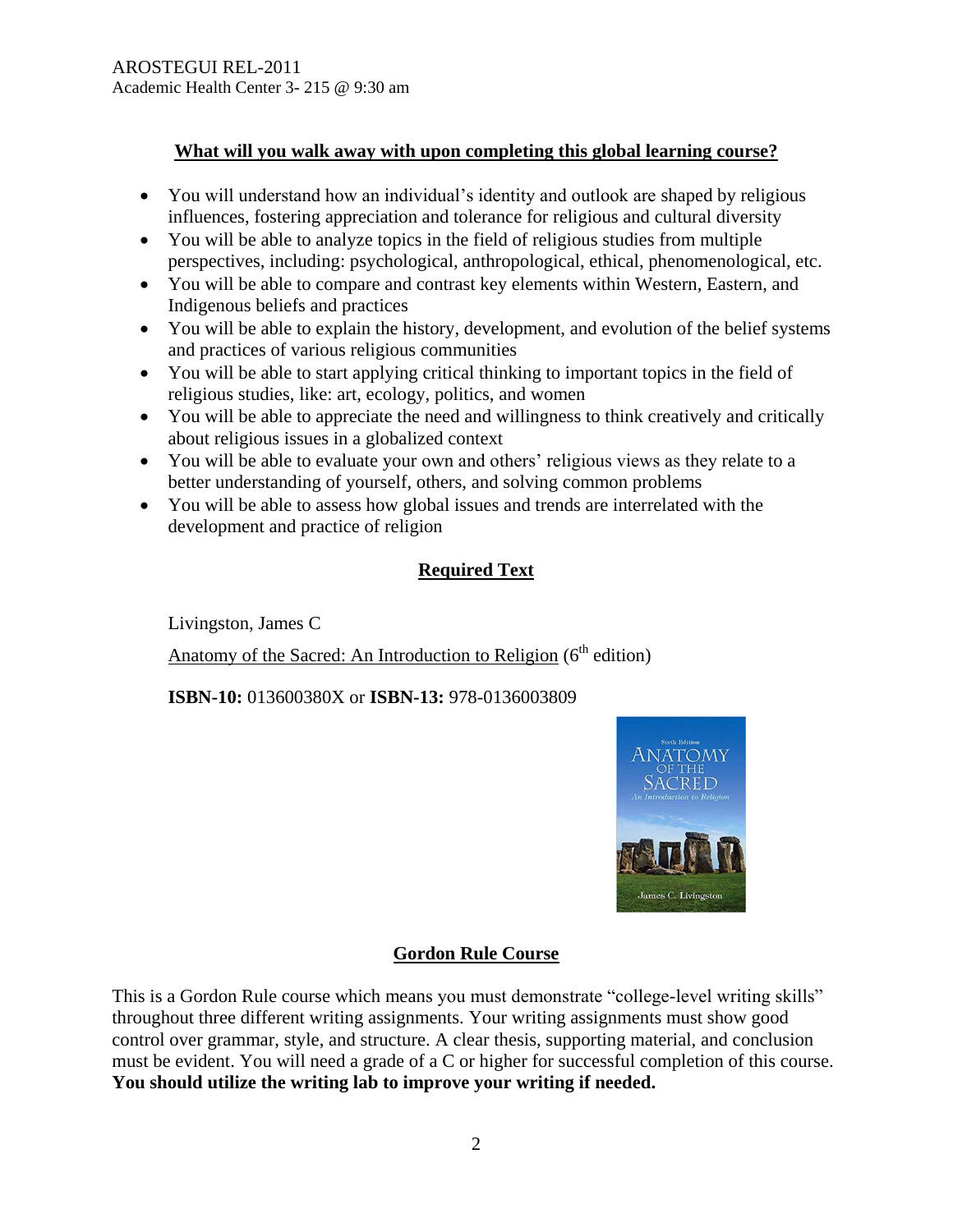## **Grade Components**

### **15% PARTICIPATION 45% WRITING 40% TESTS**

#### **Class:**

|               | 15% Attendance/Participation/Discussion                    |  |  |  |  |  |
|---------------|------------------------------------------------------------|--|--|--|--|--|
| Writing:      |                                                            |  |  |  |  |  |
|               | 5% Short Reflection Essay- The Role of Religion in My Life |  |  |  |  |  |
|               | 10% Reviewing a Scholarly Article                          |  |  |  |  |  |
|               | 10% Site Visit Essay- 1 <sup>st</sup> Draft                |  |  |  |  |  |
|               | 20% Site Visit Essay - Final Essay                         |  |  |  |  |  |
| <b>Tests:</b> |                                                            |  |  |  |  |  |
|               | 20% Mid-term Exam/ MC and Essay                            |  |  |  |  |  |
|               | 20%- Final Exam/ MC and Essay                              |  |  |  |  |  |
|               |                                                            |  |  |  |  |  |

| <b>Task Calendar</b> |                               |  |  |  |  |  |
|----------------------|-------------------------------|--|--|--|--|--|
| January              |                               |  |  |  |  |  |
|                      | $\cdot \cdot 24^{\text{th}}$  |  |  |  |  |  |
|                      | <b>Short Reflection</b>       |  |  |  |  |  |
|                      | Essay                         |  |  |  |  |  |
| February             |                               |  |  |  |  |  |
| $\mathbf{r}$         | 19 <sup>th</sup>              |  |  |  |  |  |
|                      | Reviewing a                   |  |  |  |  |  |
|                      | <b>Scholarly Article</b>      |  |  |  |  |  |
|                      | 28 <sup>th</sup>              |  |  |  |  |  |
|                      | Mid-term Exam                 |  |  |  |  |  |
| March                |                               |  |  |  |  |  |
| ÷.                   | <b>19th</b>                   |  |  |  |  |  |
|                      | <b>Site Visit Essay Draft</b> |  |  |  |  |  |
| April                |                               |  |  |  |  |  |
| ❖                    | 18 <sup>th</sup>              |  |  |  |  |  |
|                      | <b>Site Visit Final Essay</b> |  |  |  |  |  |
|                      | <b>Scheduled Date</b>         |  |  |  |  |  |
|                      | Final Exam                    |  |  |  |  |  |

### **Attendance/Participation/Discussion/Readings**

You are allowed **two absences** but please keep in mind how your absences might impact your grade. Please notify me of religious observances. Will be using roll call on Canvas.

Engagement, discussion, and debate are required for this course.

Keeping up with the reading is foundational. You will be responsible for bringing a copy of your text to class. Please annotate all of your assigned readings. As an active reader you could highlight sections that either resonate with you or confuse you.

All readings are to be done for the week they appear on the course calendar below.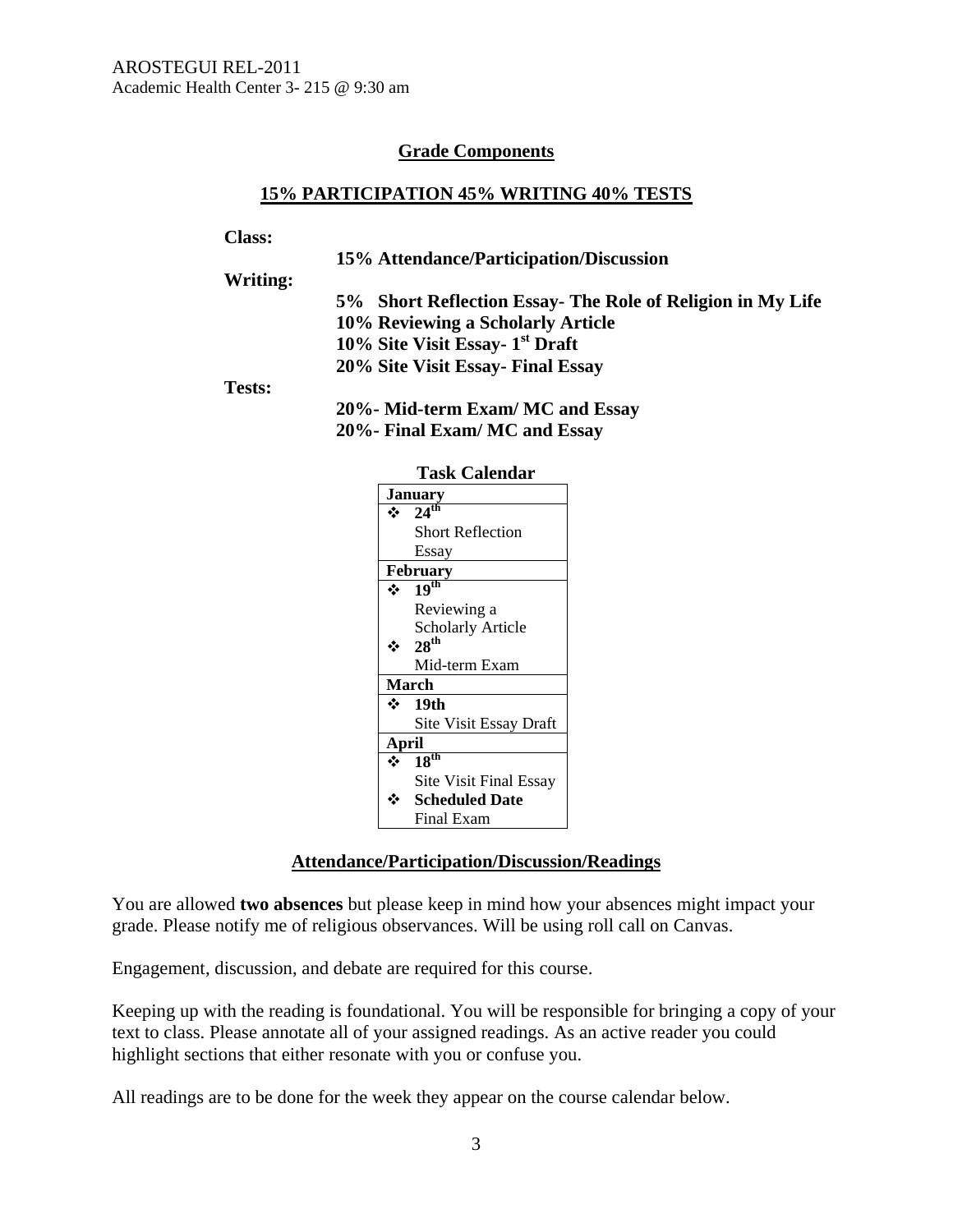## **Short Reflection Essay: The Role of Religion in Your Life**

A short **2-3 page essay** reflecting on how much, or how little, religion has impacted and shaped your life.

Specific instructions will be posted to Canvas.

## **Reviewing a Scholarly Article**

Some of you are still developing the skills to write a top-notch research paper. Although your site-visit essay is not primarily a research paper, you will still need to include some research to supplement your experience. Great research rests on your ability to determine how credible a source can be. This assignment is created to help you develop the skill of finding a credible and strongly-argued scholarly article. This work will advance your ideas and research for your future site-visit essay.

Specific requirements will be posted to Canvas.

## **Site Visit Draft and Final Essays**

You will write a **6-7 page essay** during the semester.

The essay will be handed in twice:

- As a **draft** worth 10% of the final grade to be turned through **turnitin.com** via Canvas
- As a **final essay** worth 20% of the final grade to be turned in through **turnitin.com** via Canvas

For this essay you will be doing field research by attending a religious service or ceremony outside of your own religious tradition.

A handout with specific requirements will be posted to Canvas.

## **Mid-term Exam**

The mid-term will be a timed 50 question multiple-choice exam and a timed mid-term essay. The essay will target major concepts and ideas in the study of religion from the PowerPoint lectures, discussions, and text. Review will be posted on Canvas.

## **Final Exam**

The final will be a timed 50 question multiple-choice exam and a timed mid-term essay. The essay will target major concepts and ideas in the study of religion from the PowerPoint lectures, discussions, and text. Review will be posted on Canvas.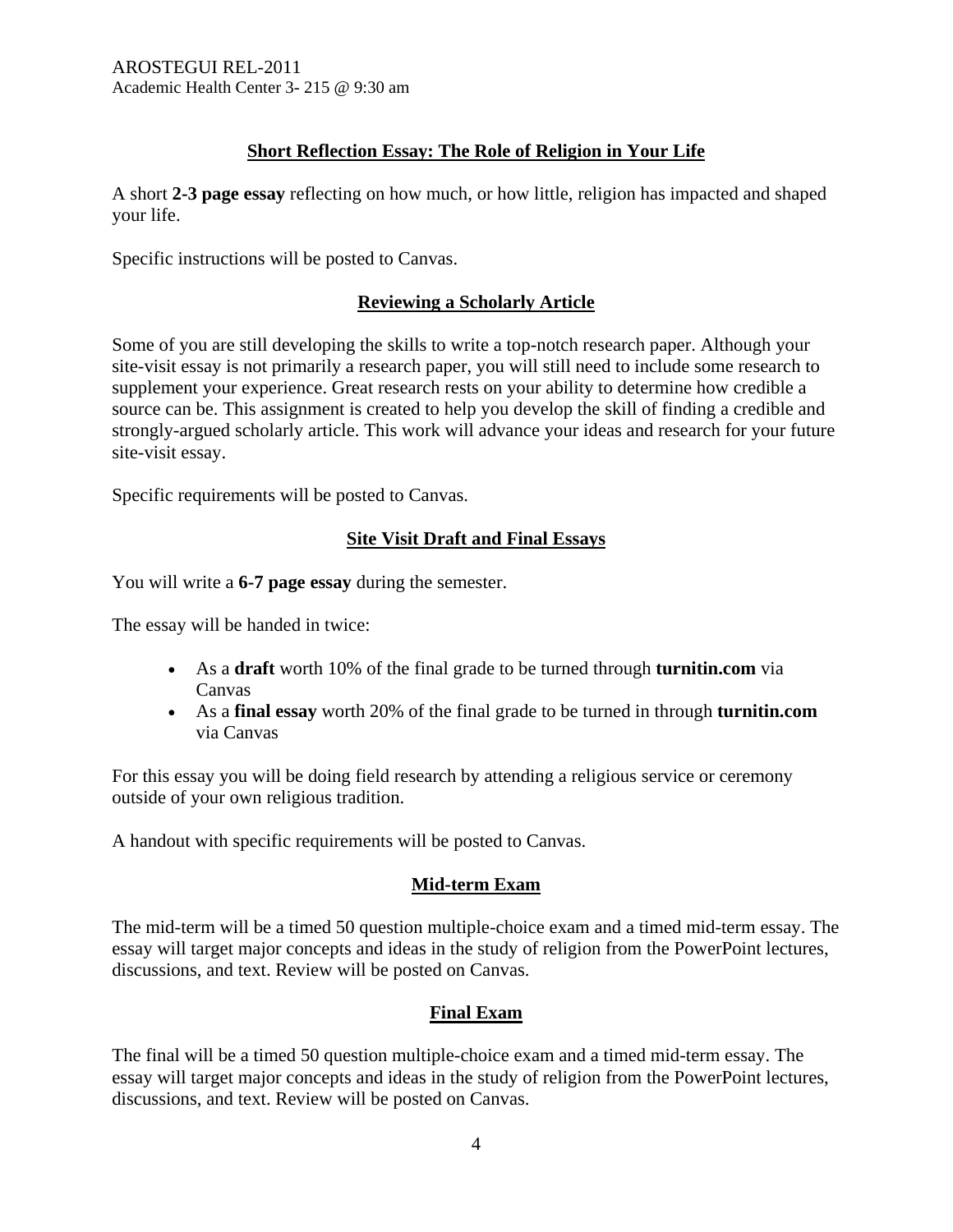## *No make-up final exams will be allowed unless previously scheduled in advance.*

## **Turnitin**

All writing assignments will all be submitted through [turnitin](http://www.turnitin.com/) via Canvas **by 11:59 pm on the due dates specified on the course calendar.** 

## **Grading Scale**

| Each assignment will be graded on the following criteria: |  |  |  |  |  |  |  |
|-----------------------------------------------------------|--|--|--|--|--|--|--|
| 50% Content                                               |  |  |  |  |  |  |  |
| 25% Grammar                                               |  |  |  |  |  |  |  |
| 25% Style and Structure                                   |  |  |  |  |  |  |  |

|  |            |                          | 94-100 A $87-89$ B+ 77-79 C+ 60-69 D 0-59 F |  |
|--|------------|--------------------------|---------------------------------------------|--|
|  |            | 90-93 A- 83-86 B 70-76 C |                                             |  |
|  | $80-82$ B- |                          |                                             |  |

## **Disability Resources**

Any student who has a need for accommodation based on the impact of a disability should contact me privately to discuss their specific situation as soon as possible. You are also encouraged to contact the Disability Resource Center at 305-348-3532/ drc@fiu.edu. You should also visit the center to guarantee reasonable accommodations and receive proper documentation based on disability. I will work with the center to accommodate all types of needs. For more information please visit: https://studentaffairs.fiu.edu/get-support/disability-resource-center/

## **Plagiarism**

Plagiarism will not be tolerated. FIU has a strict policy on academic dishonesty and expects each student to submit work that is uniquely his or her own. All of this work must be done in accordance with established principles of academic integrity. Plagiarism, or attempting to pass off another's work as your own, can fall into many different categories, including but not limited to:

- **1.** A written work that is entirely stolen from another source
- 2. Using quotations from another source without properly citing them
- 3. Paraphrasing from another source without using proper citations

You are expected to understand the definition of plagiarism. Please review university resources to understand the different types of plagiarism at: http://integrity.fiu.edu/plagiarism.html. **Offenders will receive a 0 for the plagiarized assignment.**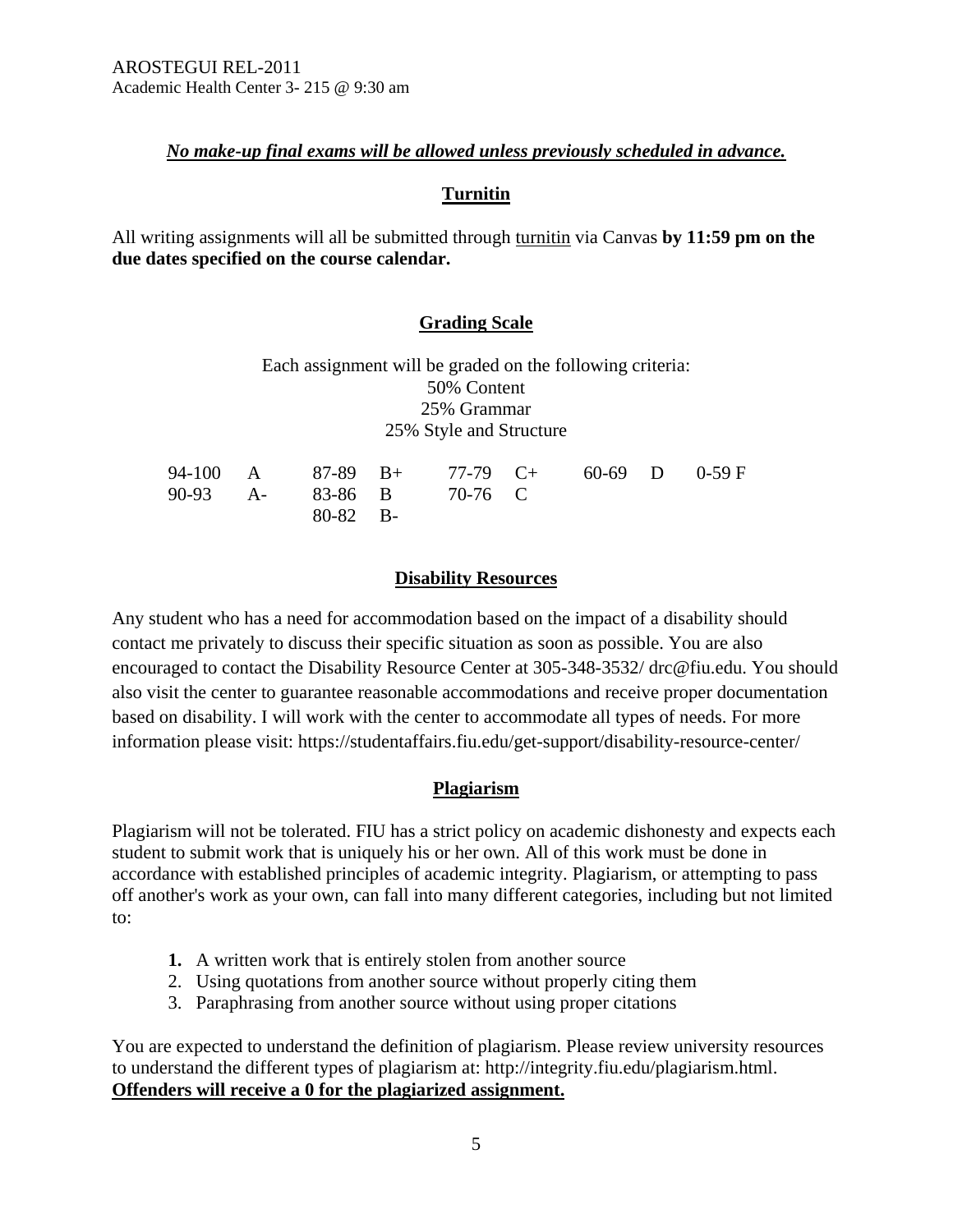## **Late Policy**

For each late day I will deduct 10% off the total percentage for that assignment. The latest day an assignment will be accepted is THREE DAYS after its original due date with a 30% deduction from the late assignment. If you are experiencing any kind of emergency that prevents a timely submission I must be notified *in advance* for a possible extension.

### *Again, there will be no make-up final exams UNLESS previously scheduled.*

### **Course Calendar**

ALL POWERPOINTS AND CLIPS TO BE POSTED ON CANVAS\*\*\*

### **Week 1 and 2: Studying and Defining Religion**

- Readings: Chapter 1 and 2 from Anatomy of the Sacred (AS)
- Small Assignment (SA): Craft a definition of religion

### **Week 3: The Sacred and the Holy**

• Readings: Chapter 3 Anatomy of the Sacred (AS) **Short Reflection Essay Due – 1/24th by 11:59 pm** 

## **Week 4: Sacred Symbol, Myth, and Doctrine**

- Readings: AS Chapter 4
- SA: Bring a "myth" from a tradition to discuss in class

### **Week 5: Sacred Ritual**

Readings: AS Chapter 5

### **Week 6: Sacred Ritual Cont.**

Film: "Inside Mecca"

#### **Week 7: Sacred Scripture**

Readings: AS Chapter 6 **Reviewing a Scholarly Article Due – 2/19th by 11:59 pm** 

## **Week 8: Sacred Scripture and Test 1**

 Film: "Inside the Koran" **Mid-term Exam**

### **Week 9: Concepts of the Divine**

• Readings: AS Chapter 8

### **Week 10: SPRING BREAK**

#### **Week 11: Cosmogony**

- Readings: AS Chapter 9
- SA: Bring a cosmogony from a tradition to discuss in class **Site Visit Draft Essay Due – 3/19th by 11:59 pm**

### **Week 12: The Human Problem**

Film: PBS Special "The Buddha"